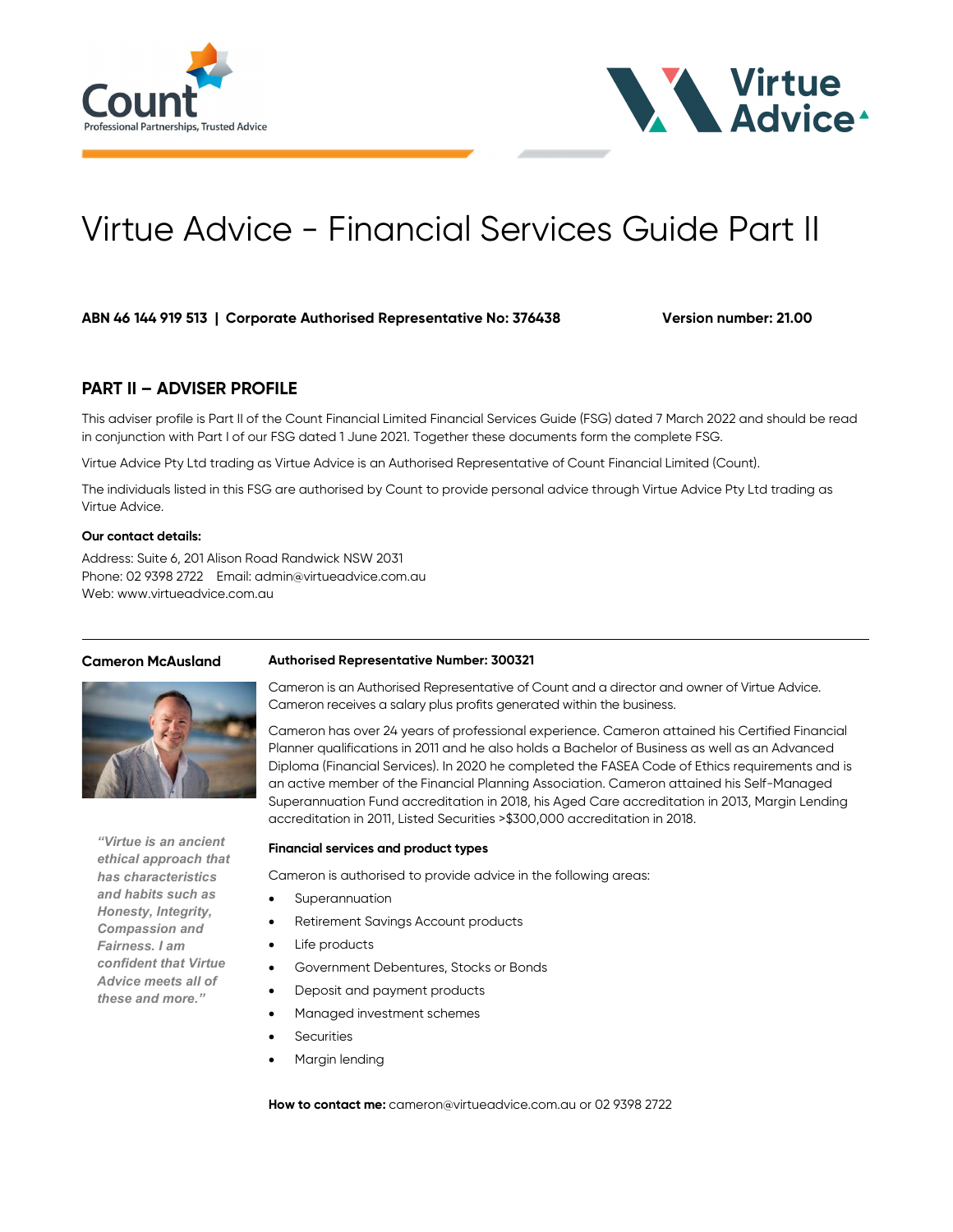### Jacqui Irwin Authorised Representative Number: 285008



Jacqui is an Authorised Representative of Count and an employee of Virtue Advice, and receives a salary only.

Jacqui has 29 years of experience in the provision of financial / accounting advice and 14 years' experience in the provision of financial planning advice. Jacqui attained her Certified Financial Planner qualifications in 2010 and she also holds an Advanced Diploma (Financial Services). In 2020 she completed the FASEA Code of Ethics requirements. She has also been a Chartered Accountant for 29 years. She is also an accredited Aged Care professional, accredited in Self-Managed Superannuation Fund advice and is an active member of the Financial Planning Association and Chartered Accountants Australia & New Zealand.

### Financial services and product types

Jacqui is authorised to provide advice in the following areas:

- Superannuation
- Retirement Savings Account products
- Life products
- Government Debentures, Stocks or Bonds
- Deposit and payment products
- Managed investment schemes
- **Securities**

### How to contact me: jacqui@virtueadvice.com.au or 02 9398 2722

Advice preparation and implementation fees Prior to the provision of personal advice, we will agree upon a preferred payment option and disclose how our fee is calculated. Below is a summary of how our initial fees are calculated. We will provide you with a quote for our services before we undertake any work on your behalf. Service based charging

> The fee for the preparation and implementation of our advice is calculated based upon a fixed price agreement. This fixed dollar amount will vary based upon the agreed scope of advice, the complexity of advice being provided and upon the time we spend developing the plan. This fee will be agreed upon prior to commencement. Our minimum fee for this is \$2,750 (incl. GST)

> If you decide not to implement our recommendations, the fee for the preparation of the Statement of Advice will be payable in full.

Ongoing service fees Cur ongoing advice fees vary depending on scope and complexity and range from \$2,750 per annum to \$25,000 (incl. GST) unless otherwise agreed. The exact cost of the ongoing review service will depend on the review offering we recommend and this will be disclosed within the Ongoing Service Agreement we provide to you. We will recommend an appropriate review package in light of your circumstances. Should you require any additional services outside of any agreement between you and your adviser, an amount of up to \$330 (incl. GST) per hour, may be applied.

Non-advised transaction fees If we assist you on an execution only basis (ie where you have been offered and declined advice), a fee of up to \$330 (incl.GST) will be applicable.